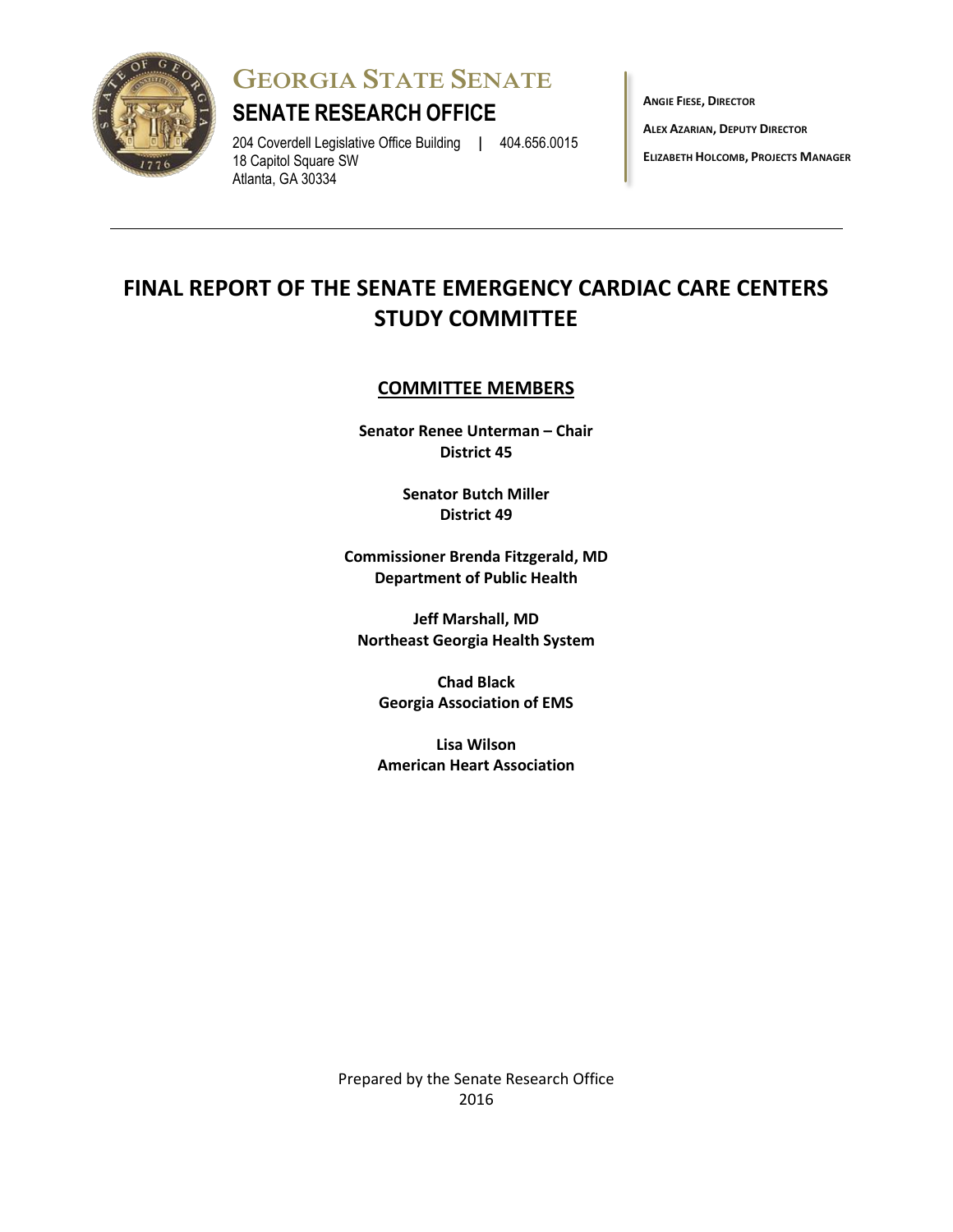## **TABLE OF CONTENTS**

| Executive Summary: Emergency Cardiac Care Centers for Georgia Exhibit A |  |
|-------------------------------------------------------------------------|--|
|                                                                         |  |
|                                                                         |  |

## **COMMITTEE FOCUS, CREATION, AND DUTIES**

The Senate Emergency Cardiac Care Centers Study Committee (Committee) was created with the adoption of Senate Resolution 1154 during the 2016 Legislative Session. The Committee was charged with undertaking a study of the needs and issues related to cardiac care, including the creation of a state-wide designation for emergency cardiac care to increase the survivability of a cardiac event.

The following individuals were appointed by the President of the Senate to serve as members of this Committee:

- Senator Renee Unterman, Chair
- Senator Butch Miller, Ex-Officio
- Commissioner Brenda Fitzgerald, MD, Department of Public Health
- Dr. Jeff Marshall, Northeast Georgia Health System
- Chad Black, Georgia Association of EMS
- Lisa Wilson, American Heart Association

The following legislative staff members were assigned to this Committee: Ms. Ines Owens of the Senate Press Office; Mr. Jared Evans and Mr. Elton Davis of the Senate Budget and Evaluation Office; Ms. Elizabeth Holcomb and Ms. Koko Lewis of the Senate Research Office; Ms. Betsy Howerton of the Office of Legislative Counsel; and Ms. Avi'el Bland, Senate Health and Human Services Committee Secretary and Legislative Assistant to Senator Unterman.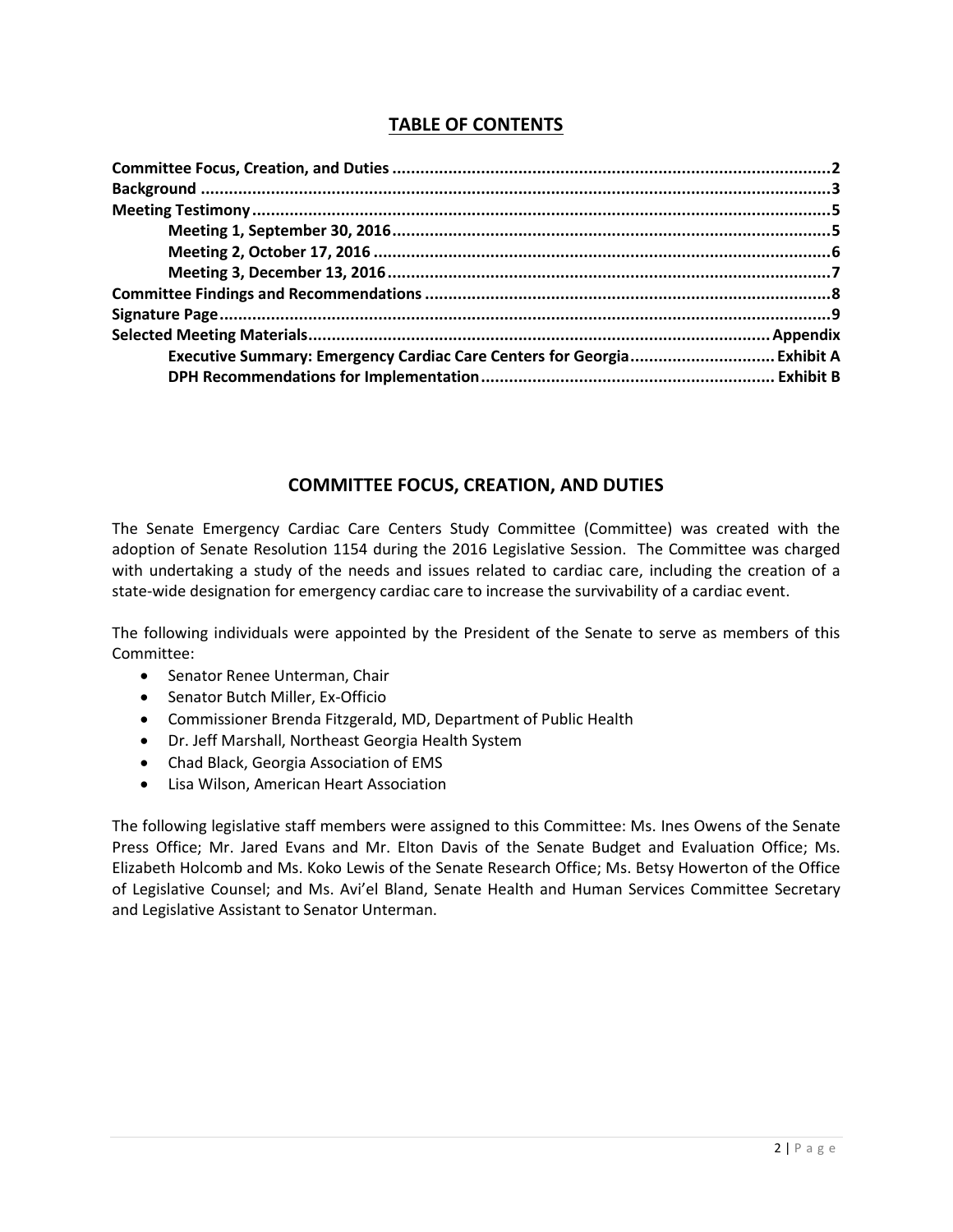### **BACKGROUND**

Chapter 11 of Title 31 of the O.C.G.A. provides for the designation of trauma and stroke centers in Georgia. Georgia does not, however, have a system of designated emergency cardiac care centers. In studying the importance of creating such a system, Georgia's systems for trauma and stroke were referenced often in testimony. The following information provides a brief summary of these systems and what has been done in other states.

#### Key terms and Abbreviations

- Automated External Defibrillators (AEDs)
- Cardiopulmonary resuscitation (CPR)
- **Emergency Cardiac Care Centers (ECC centers)**
- Out-of-hospital cardiac arrest (OHCA)
- ST segment elevation myocardial infarction (STEMI)

#### Trauma Care Network Commission and Trust Fund

The Georgia Trauma Care Network Commission and Trust Fund was established through the passage of Senate Bill 60 during the 2007 Legislative Session. Under current law, a "trauma center" means " a facility designated by the Department of Public Health (DPH) as a Level I, II, III, or IV or burn trauma center." The Georgia Trauma Care Network Commission (Commission) is administratively housed under DPH and is responsible for developing, implementing, administering, and maintaining a system to compensate designated trauma centers for a portion of their cost of readiness through a semiannual distribution from the Georgia Trauma Trust Fund in a standardized amount determined by the Commission.

#### Certified Stroke Centers and Data Repository

Under Georgia's "Coverdell-Murphy Act," there is a process by which hospitals and remote stroke centers must follow to become a properly certified stoke center:

- *For hospitals:* a hospital identified as a primary stroke center must be certified by a nationally recognized health care accreditation body. This hospital would then need to submit a written application with adequate documentation of such certification to DPH.
- *For remote treatment stroke centers:* these centers must be certified and identified by DPH through an application process. While DPH has the authority to determine the specifics of the application process, Georgia law requires that the process meet minimum requirements.

As stated above, DPH is responsible for designating trauma centers and the certification of stroke centers as well as promulgating rules and regulations.

#### DPH's Data Repository – Online Analytical Statistical Information System (OASIS)

OASIS is a suite of interactive tools used to access the Georgia DPH's standardized health data repository. OASIS and the Repository are designed, built, and maintained by the Office of Health Indicators for Planning (OHIP). OASIS plays an integral role in program planning, which includes determining target population areas, formulating financial plans, monitoring program effectiveness, program evaluation and reporting program outcomes.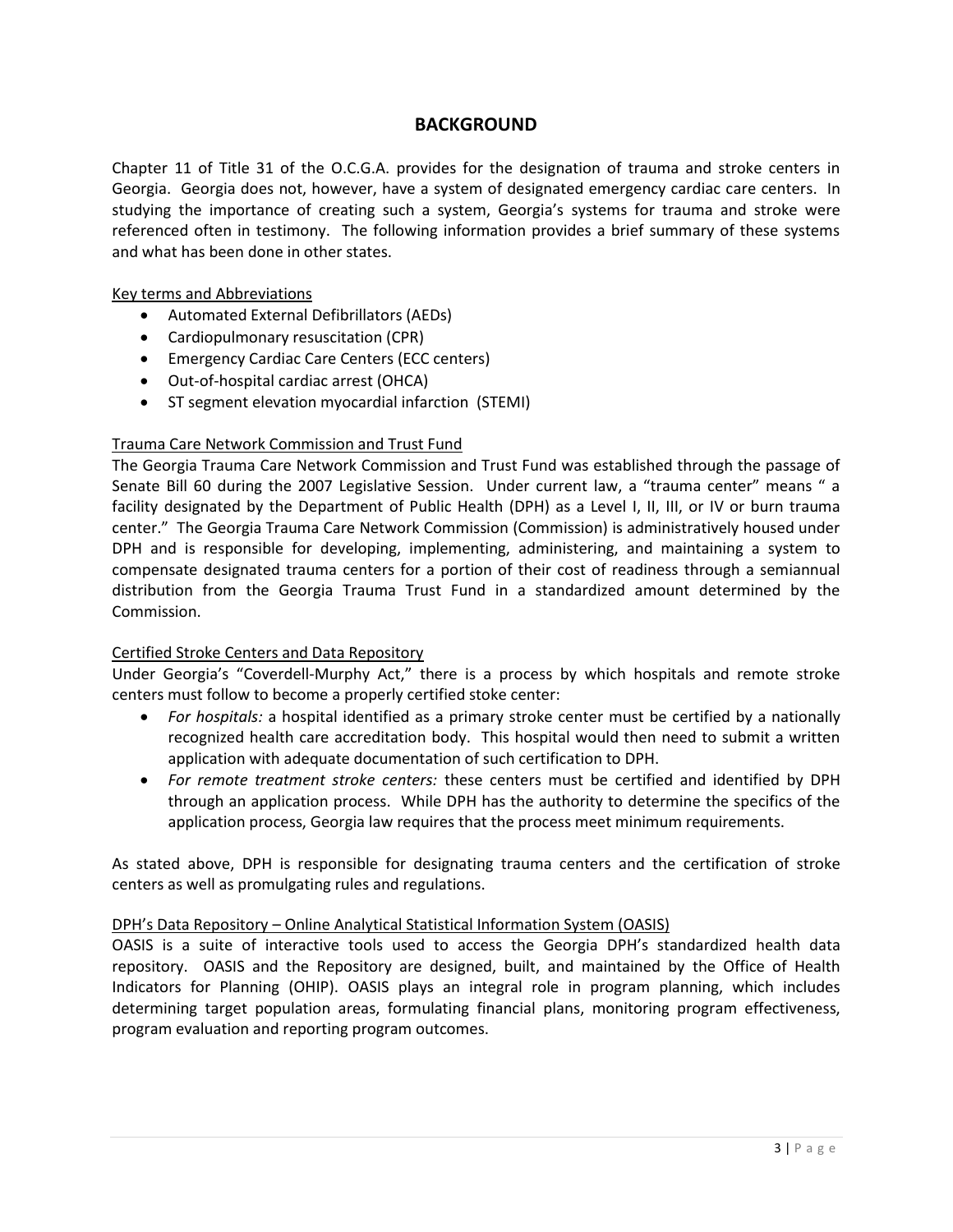#### **Other States**

Other states, such as Washington and Arizona, have had success in cardiac arrest outcomes by designating cardiac centers for better state use of EMS systems.

#### Washington State

Prior to the 2010, Washington's law and trauma system was very similar to Georgia's law in that it provided for an emergency medical services and trauma care system, steering committee, and trust (similar to Georgia's Trauma Network Commission and Trust Fund discussed above). Washington's "Statewide Emergency Medical Services and Trauma Care System Act" was amended in 2010 to incorporate cardiac care centers into its law on emergency medical services. The 2010 law created the Emergency Cardiac and Stroke (ECS) System, which is similar to Washington's Trauma System. The Washington Department of Health describes the ECS System on online and explains that "it's intended to save lives and reduce disability for heart attack, cardiac arrest and stroke patients. Emergency medical services (EMS) take patients directly to hospitals that meet care requirements and choose to participate in the system."

#### Arizona

Arizona's statewide effort was accomplished through the Save Hearts Arizona Registry and Education, or SHARE, program, a partnership involving the Arizona Department of Health Services, the UA and more than 30 hospitals and 100 fire departments and emergency medical service agencies. The SHARE program is part of a network of statewide cardiac resuscitation programs dedicated to improving cardiac arrest survival and working together as the HeartRescue Project. Arizona worked closely with the hospitals around the state to implement these guidelines and then formally recognized the hospitals as Cardiac Receiving Centers. They then developed protocols for EMS agencies to transport post-cardiac arrest patients to those centers.

The state began formally recognizing Cardiac Receiving Centers in 2007, and the following year began allowing EMS agencies to transport arrest victims to those centers as long as the increase in transport time to reach the receiving center was less than 15 minutes.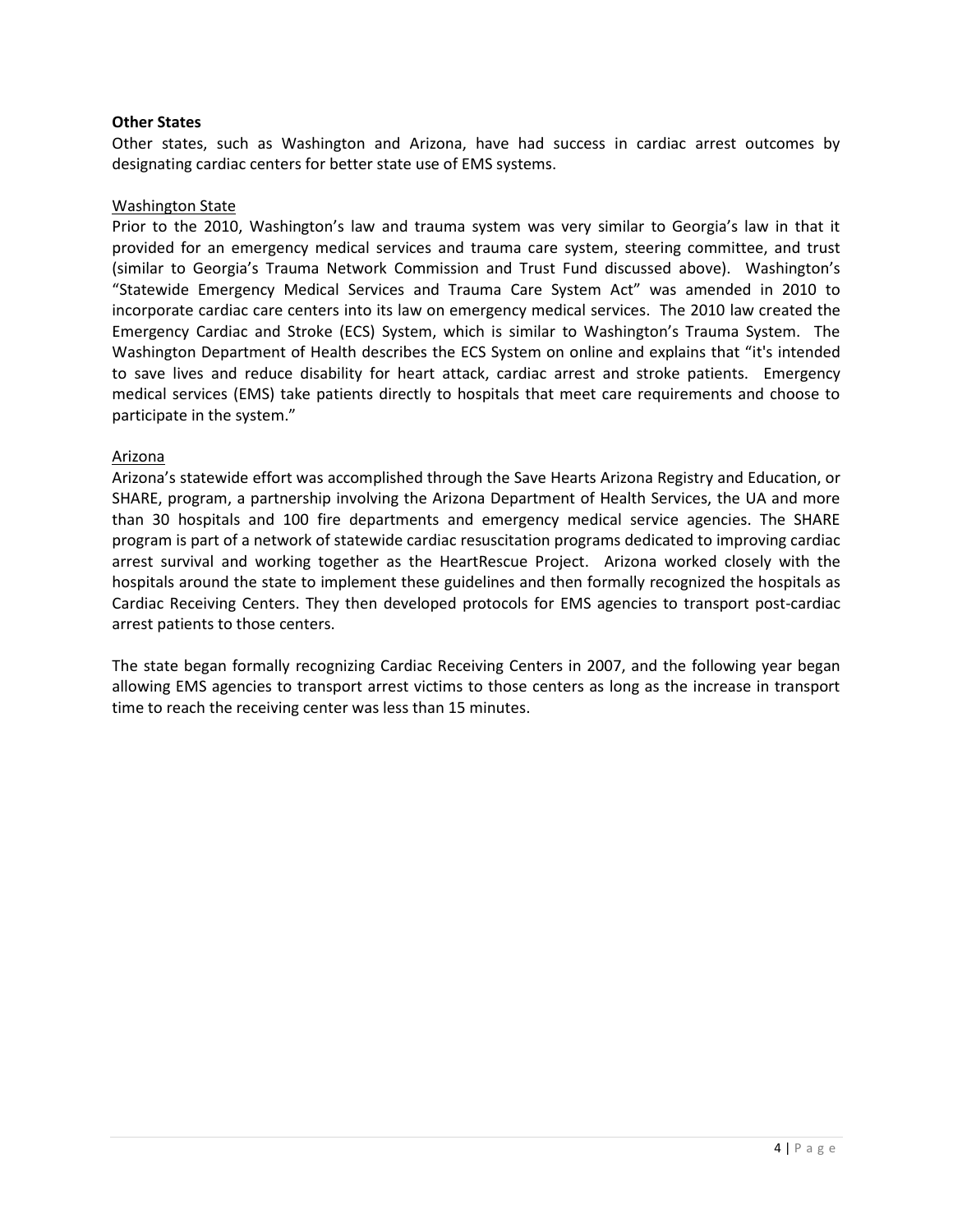### **MEETING TESTIMONY**

This section provides a brief summary of each meeting, including the names and affiliations of individuals who were asked to provide testimony to the Committee. Although testimony has been condensed to ensure the report could be timely submitted, copies of all presentations and materials submitted to the Committee are kept on file in the Senate Research Office.

#### **Meeting 1 – September 30, 2016**

The first meeting, held at Northeast Georgia Medical Center in Gainesville, Georgia, consisted of an overview of the issues related to establishing emergency cardiac care centers in Georgia. The following individuals provided testimony to the Committee:

- Mark E. Leimbach, MD, FSCAI, Chairman, Department of Cardiology, Northeast Georgia Health System
- Jason Grady, NRP, Northeast Georgia Regional STEMI Coordinator, Northeast Georgia Health System
- Daniel Warren, NRP, Flight Paramedic
- Keith Wages, Director, Georgia Office of EMS and Trauma, Georgia Department of Public Health

Dr. Mark Leimbach opened the meeting by explaining that there is not a system of designated ECC centers to manage cardiovascular events in Georgia. He stressed to the Committee the importance of establishing a system of ECC centers and the value in reporting and collecting data to use analytics to improve outcomes. Dr. Marshall added that legislation should set forth the requirements for hospitals to report data to a registry, such as OASIS.

Mr. Jason Grady, Northeast Georgia Regional STEMI Coordinator, explained to the Committee that the first rule of treating heart attacks or STEMIs is that "time is muscle." It is imperative to get the patient to a facility for treatment with balloon angioplasty and stents. An important thing to know about STEMIs, he emphasized, is that these cardiac events are fragmented and consist of poor transitions and a great deal of stopping and starting. The ability to streamline and coordinate care to get the right patient to the right place is key.

Mr. Warren also provided testimony to emphasize that "time is muscle" and explained that early identification, meaningful field interventions and transport to the appropriate facility for STEMI patients is necessary to improve outcomes. He stated that a system of ECC centers would provide many advantages for EMS personnel because it would facilitate transport to the closest and most appropriate facility. Also, providers would better understand the capabilities of each facility and make an informed decision for transport destination. The latter is particularly important in South Georgia and areas of high diversion.

In closing, the Committee agreed it would be beneficial to learn more about how out-of-hospital cardiac arrests (OHCA) are reported and what resources are available in terms of databases and registries. Testimony on these topics was heard at Meeting 2, below.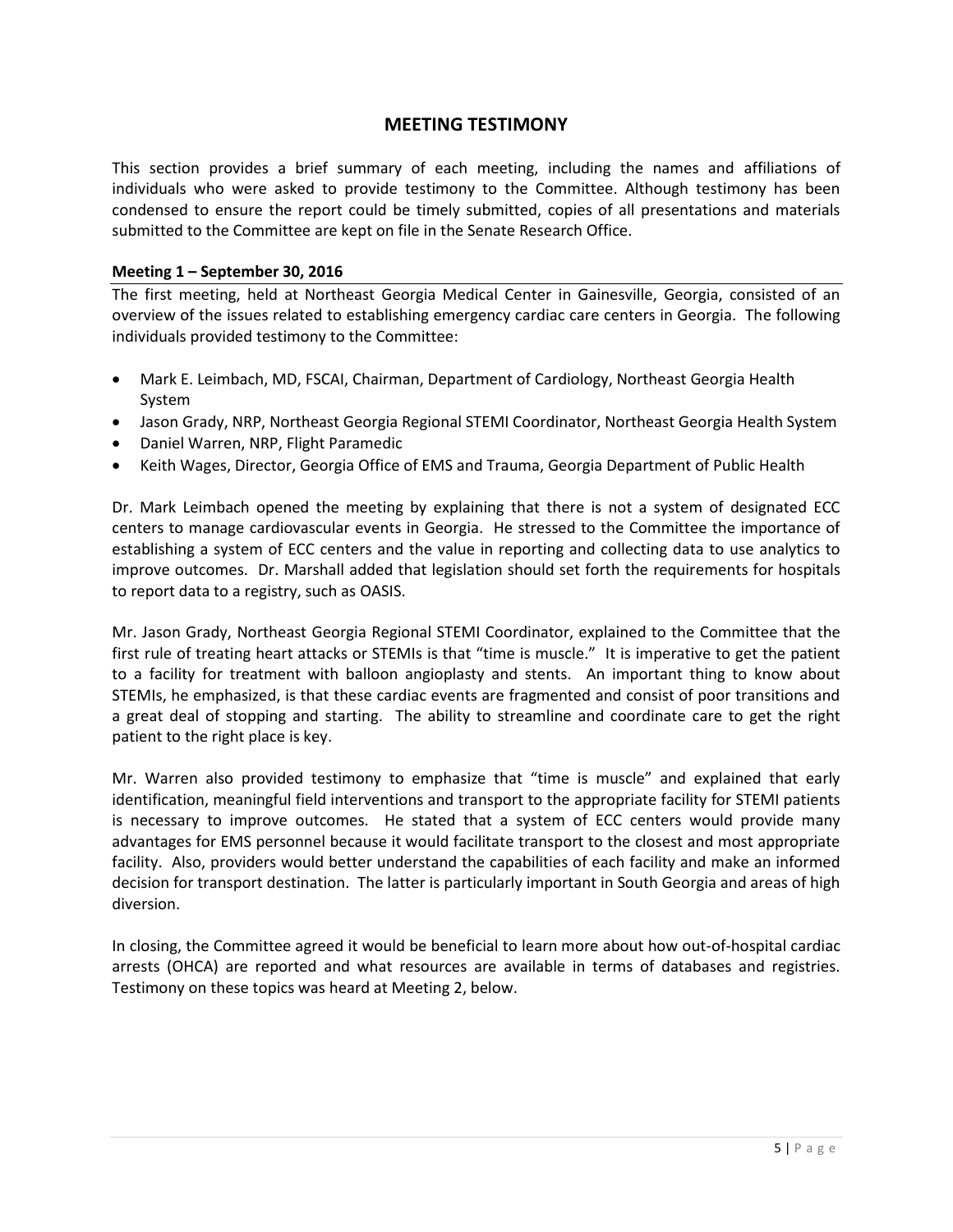#### **Meeting 2 – October 17, 2016**

The second meeting was held at the Capitol, where the Committee heard additional testimony on how cases of cardiac arrest are recorded and the importance of logging this data to enhance survival. Testimony was provided by the following individuals:

- CARES (Cardiac Arrest Registry to Enhance Survival) Program: Bryan McNally, MD, MPH, Executive Director of CARES, Associate Professor of Emergency Medicine, Emory University School of Medicine
- GEMSIS (Georgia Emergency Medical Services Information System): Ernie Doss, Deputy of EMS and Trauma, Division of Health Protection, Georgia Department of Public Health
- Piedmont Heart Institute: Dr. Bill Blincoe
- South Georgia Medical Center: Dr. Trey Powell
- LifeSource Health, Inc.: Greg Garson

First, the Committee heard testimony from Dr. McNally on the Cardiac Arrest Registry to Enhance Survival (CARES) program, which was created in 2004 in collaboration with the Centers for Disease Control (CDC) and Emory University. He explained that the CARES program is an electronic platform that streamlines the data collection process for out-of-hospital cardiac arrest (OHCA) events by linking three sources of information that define the continuum of emergency cardiac care for OHCA events: 9-1-1 dispatch centers, emergency medical services (EMS) providers, and receiving hospitals. In other words, CARES automates the linkage between EMS and hospitals to create a single record for an OHCA event.

In response to questions regarding the use of CARES on a national and state level, Dr. McNally stated that CARES is the largest OHCA registry in the U.S., with a population base of over 100 million people, or 31 percent of the U.S. participating in 2016. He added that there are 18 states around the country that utilize CARES statewide and the District of Columbia. In Georgia, CARES is utilized in the Metro Atlanta Region (EMS Region III), which represents 40 percent of the state population. When asked about expanding CARES statewide across Georgia, he indicated that this would allow for benchmarking to occur locally, regionally, statewide, and nationally. Dr. McNally emphasized the need for a dedicated statewide CARES coordinator position to onboard both EMS and hospital providers into the CARES system. Budgeting for a statewide expansion of CARES includes an annual \$15,000 licensing fee and approximately \$65,000 for a statewide coordinator position.

Mr. Doss of DPH provided testimony on GEMSIS, Georgia's statewide EMS data system. GEMSIS is a web-based, central data repository that provides a statewide data standard that is applicable to all service licensees. If needed, GEMSIS allows service providers to create data using its analytical and reporting features. According to GEMSIS data from 2015, 241 cardiac patients were transported by EMS each day (or 10 per hour). The Committee agreed that this figure reinforces the need to develop a statewide system of ECC centers.

Dr. Blincoe, Chief of Piedmont Heart Institute, also provided testimony to the Committee on establishing three levels of ECC centers in Georgia. He cited Arizona and Washington State as examples of states that have dramatically improved patient survival post OHCA and recommended that the Committee consider these models in developing a law for Georgia. Specific criteria for Level I, II, and III ECC centers were presented to the Committee, mirroring the recommendations outlined in the Executive Summary provided by North Georgia Heart Foundation at Meeting 1.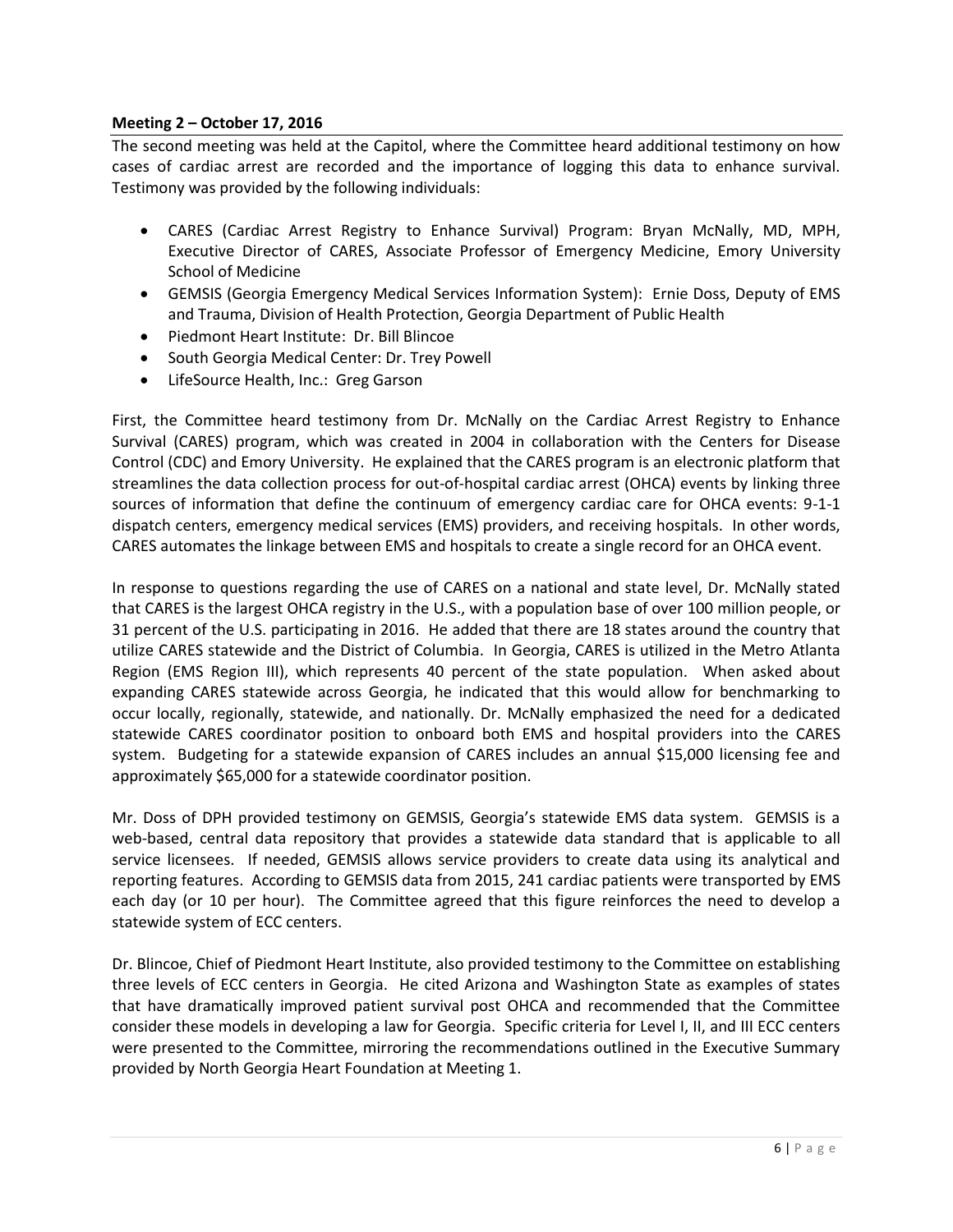Dr. Powell, a cardiologist at South Georgia Medical Center in Valdosta, joined Dr. Blincoe in supporting Georgia using Arizona and Washington State as models. In response to questions regarding the feasibility of establishing the system across Georgia in rural and non-rural areas, Dr. Blincoe shared his opinion that this would not cause an undue burden on rural hospitals.

Finally, Mr. Garson of LifeSource Health, Inc. presented information on AtTheScene, a mobile application that "provides first responders and EMS personnel with access to critical patient information when they need it most." The application is being piloted in a number of states, including New York. The cost to utilize the application is calculated using a "per patient, per call usage fee."

The Committee also discussed the role of bystanders and how they can increase a person's chance of surviving a cardiac arrest. "PulsePoint" is a smartphone application used by 911 dispatchers to alert people trained and certified in CPR that someone nearby is going into cardiac arrest. When a person answers a PulsePoint alert, a map appears on the person's phone showing where the victim is, along with the location of the nearest AED.

#### **Meeting 3 – December 13, 2016**

The Committee convened for a third time at the State Capitol to discuss its findings and recommendations for establishing a statewide system of emergency cardiac care centers in Georgia. Prior to this meeting, each member received a copy of Georgia's current law on the system of designated stroke centers to compare with Washington State's law on certified stroke centers and cardiac care centers. Commissioner Fitzgerald also met with her state counterpart at the Washington State Department of Health to discuss the effectiveness of the program and law, which took effect in 2010.

Dr. Marshall provided the Committee and Legislative Counsel with an updated version of his Executive Summary. After careful review and discussion, the Committee agreed to include this document in its recommendations. Since the Department of Public Health would be the state agency responsible for implementing legislation modeled after the Executive Summary, the Committee called on Commissioner Fitzgerald to develop any additional recommendations.

During this meeting, Ms. Lisa Wilson was asked to share her efforts to expand CPR training and AED access across the state. Ms. Wilson has used her son's story to help illustrate how access to an AED during a cardiac event is crucial. Cory Joseph Wilson passed away suddenly at age 21 after going into cardiac arrest and an AED was not readily accessible. The Committee also learned about the efforts underway in post-secondary schools to educate students in grades 9 through 12 on CPR training and the use of AEDs, which required under O.C.G.A. 20-2-149.1. Some schools do provide students with CPR certification, such as Gwinnett County Public Schools. Chuck Truett, Director of Health & Physical Education, described the program to the Chair of this Committee as follows:

> Gwinnett County Public Schools provides hands-on CPR/AED training during 7th grade middle school health classes through the American Heart Association. Middle schools have a choice to teach to hands-only CPR or the Heartsaver course. All teachers who opt to teach the Heartsaver course must be AHA instructor certified. The 6th and 8th grade health classes provide instruction on First Aid topics.

> The high schools provide Adult or Adult and Child CPR/AED instruction using the American Heart Association Heartsaver course in the graduation mandated high school health class. Students at the high school level have the ability to be certified during the class if they pass the Heartsaver course requirements, including the written test and skills check. Gwinnett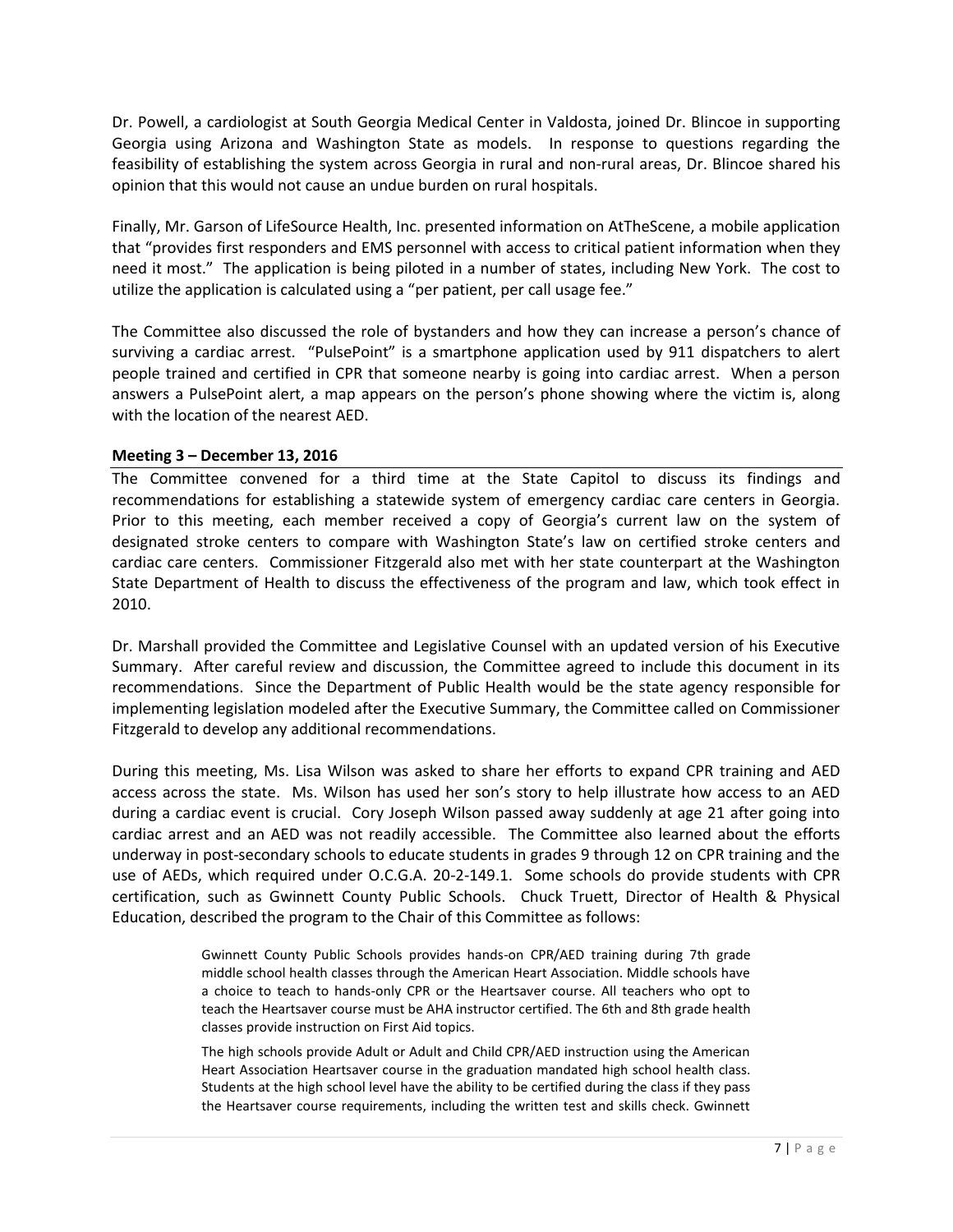County high schools that offer the Principals of Athletic Training and Sports Medicine course provide certification in Adult, Child, and Infant CPR/AED and First Aid to students. All high school health teachers are CPR/AED and First Aid Heartsaver instructors through the American Heart Association.

The Gwinnett County Public Schools Health and Physical Education Department personnel are instructor trainers for the American Heart Association and provide yearly updates to all instructors. All courses are hands-on and provide 3 to 7 hours of instruction. Every student that graduates from Gwinnett County Public Schools will have had the opportunity to learn CPR/AED skills and will have had the ability to be certified. During the 2015-2016 school year, more than 13,000 students received CPR/AED training and more than 1100 students chose to be certified.

The Committee agreed that funding opportunities should be explored to enhance CPR education programs in Georgia public schools that do not currently have access to mannequins and other props.

## **COMMITTEE FINDINGS AND RECOMMENDATIONS**

The findings and recommendations for the Senate Study Committee on Emergency Cardiac Care Centers are in large part provided in an Executive Summary prepared by Dr. Jeff Marshall and the North Georgia Heart Foundation in Exhibit A of the Appendix. The Committee agrees that the Executive Summary should be used as a model in drafting legislation to create a statewide system of ECC centers in 2017 and recommends that this effort be dedicated to Cory Joseph Wilson.

Additional recommendations regarding the implementation of a statewide system of ECC centers were developed by the Department of Public Health and adopted by the Committee. These recommendations appear in Exhibit B of the Appendix.